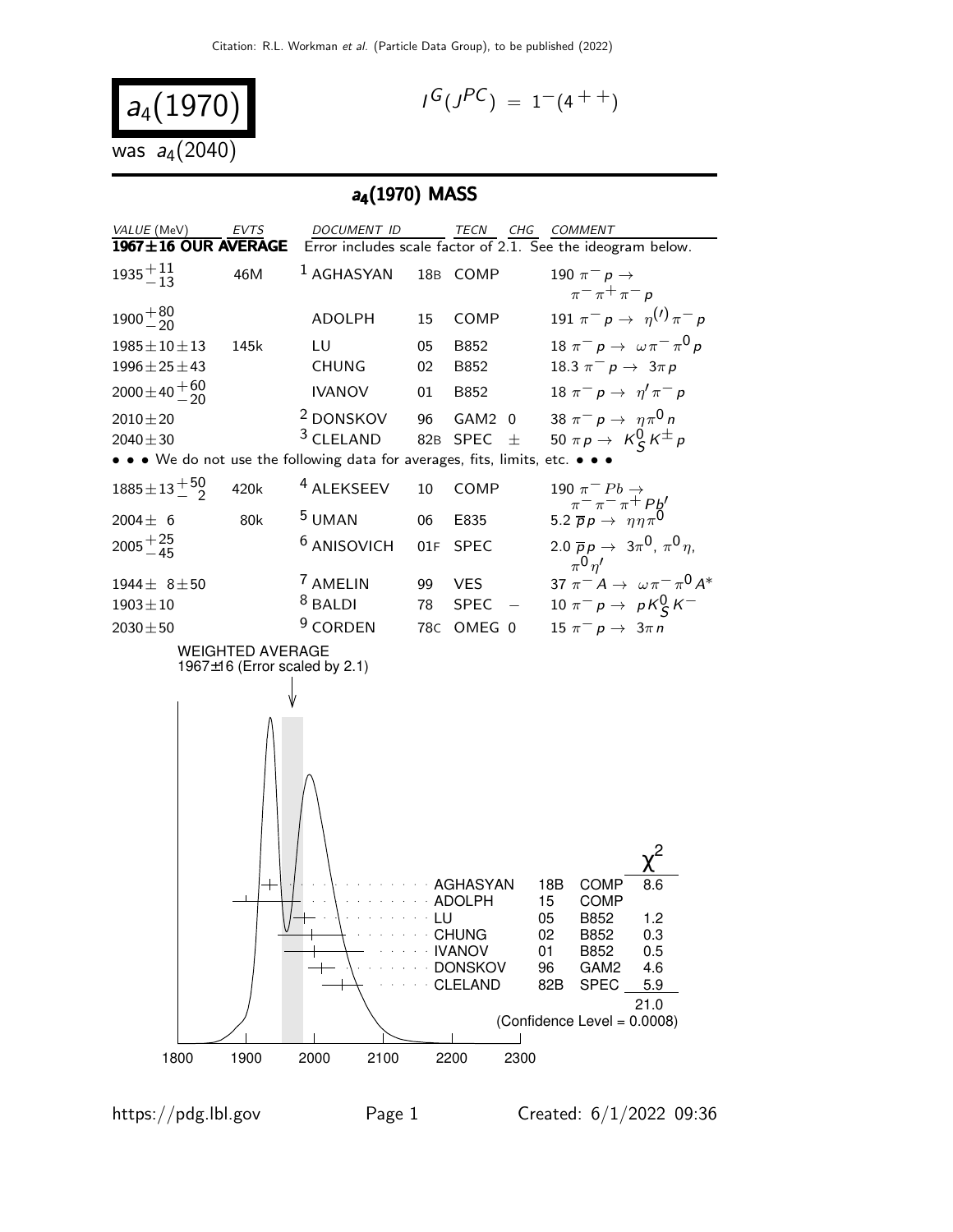Statistical error negligible.

<sup>2</sup> From a simultaneous fit to the  $G_+$  and  $G_0$  wave intensities.

From an amplitude analysis.

Superseded by AGHASYAN 2018B.

Statistical error only.

From the combined analysis of ANISOVICH 99C, ANISOVICH 99E, and ANISOVICH 01F.

May be a different state.

From a fit to the  $Y_8^0$  moment. Limited by phase space.

J $^P = 4^+$  is favored, though  $J^P = 2^+$  cannot be excluded.

a<sub>4</sub>(1970) MASS (MeV)

### a<sub>4</sub>(1970) WIDTH

| VALUE (MeV)                                                                                                        | EVTS | DOCUMENT ID                                                      |           | <b>TECN</b><br>CHG                | <b>COMMENT</b>                                                                                                   |
|--------------------------------------------------------------------------------------------------------------------|------|------------------------------------------------------------------|-----------|-----------------------------------|------------------------------------------------------------------------------------------------------------------|
| $324 + 15 \over 18$ OUR AVERAGE                                                                                    |      |                                                                  |           |                                   |                                                                                                                  |
| $333^{+}_{-}$ $^{16}_{21}$                                                                                         | 46M  | $1$ AGHASYAN                                                     |           | 18B COMP                          | 190 $\pi^-$ p $\rightarrow$<br>$\pi$ <sup>-</sup> $\pi$ <sup>+</sup> $\pi$ <sup>-</sup> $p$                      |
| $300 + \frac{80}{100}$                                                                                             |      | <b>ADOLPH</b>                                                    | 15        | COMP                              | 191 $\pi^ p \to \eta^{(1)} \pi^ p$                                                                               |
| $231 \pm 30 \pm 46$<br>298 $\pm$ 81 $\pm$ 85                                                                       | 145k | LU<br><b>CHUNG</b>                                               | 05<br>02  | B852<br>B852                      | 18 $\pi^ p \rightarrow \omega \pi^- \pi^0 p$<br>18.3 $\pi^- p \to 3\pi p$                                        |
| $350 \pm 100 + \frac{70}{50}$                                                                                      |      | <b>IVANOV</b>                                                    | 01        | B852                              | $18 \pi^{-} p \rightarrow \eta' \pi^{-} p$                                                                       |
| $370 \pm 80$<br>$380 \pm 150$                                                                                      |      | <sup>2</sup> DONSKOV<br><sup>3</sup> CLELAND                     |           | 96 GAM2 0<br>82B SPEC<br>士        | 38 $\pi^- p \to \eta \pi^0 n$<br>50 $\pi p \rightarrow K_S^0 K^{\pm} p$                                          |
| • • • We do not use the following data for averages, fits, limits, etc. • • •                                      |      |                                                                  |           |                                   |                                                                                                                  |
| 294 ± $25^{+46}_{-19}$                                                                                             | 420k | <sup>4</sup> ALEKSEEV                                            | 10        | <b>COMP</b>                       | 190 $\pi^{-}Pb \rightarrow$<br>$\pi^{-}\pi^{-}\pi^{+}Pb'$<br>5.2 $\overline{p}p \rightarrow \eta\eta\pi^{0}$     |
| $401 \pm 16$<br>$180 \pm 30$                                                                                       | 80k  | <sup>5</sup> UMAN<br><sup>6</sup> ANISOVICH                      | 06<br>01F | E835<br><b>SPEC</b>               | 2.0 $\overline{p}p \to 3\pi^0$ , $\pi^0 \eta$ ,<br>$\pi^0$ $n'$                                                  |
| 324 $\pm$ 26 $\pm$ 75<br>$166 \pm 43$<br>$510 \pm 200$                                                             |      | <sup>7</sup> AMELIN<br><sup>8</sup> BALDI<br><sup>9</sup> CORDEN |           | 99 VES<br>78 SPEC –<br>78C OMEG 0 | 37 $\pi^- A \to \omega \pi^- \pi^0 A^*$<br>10 $\pi^ p \rightarrow pK_S^0 K^-$<br>$15 \pi^- p \rightarrow 3\pi n$ |
| $1$ Statistical error negligible.<br><sup>2</sup> From a simultaneous fit to the $G_+$ and $G_0$ wave intensities. |      |                                                                  |           |                                   |                                                                                                                  |
| $3$ From an amplitude analysis.<br><sup>4</sup> Superseded by AGHASYAN 2018B.                                      |      |                                                                  |           |                                   |                                                                                                                  |

Statistical error only.

 From the combined analysis of ANISOVICH 99C, ANISOVICH 99E, and ANISOVICH 01F. May be a different state.

From a fit to the  $Y_8^0$  moment. Limited by phase space.

J $^D=4^+$  is favored, though  $J^P=2^+$  cannot be excluded.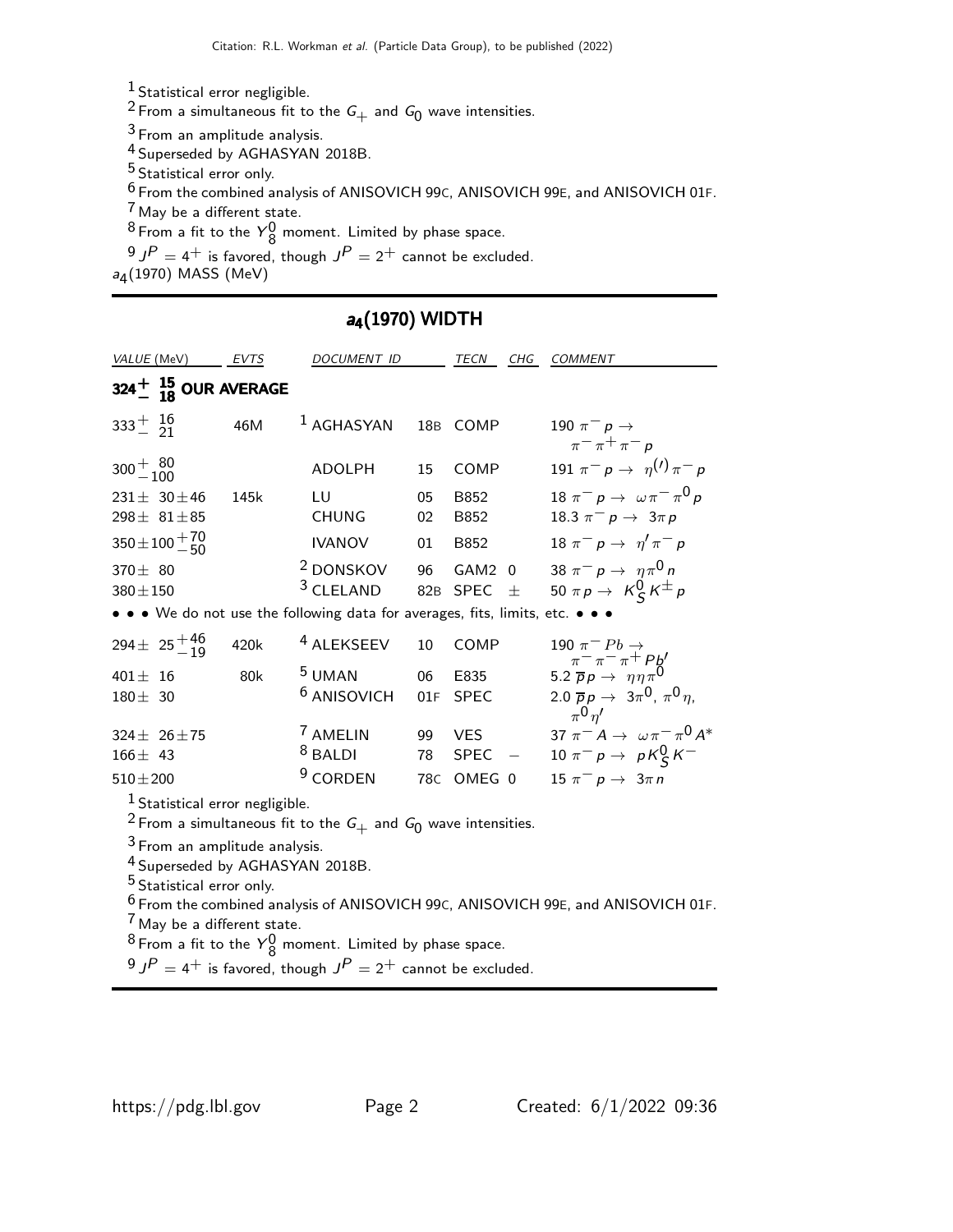# a<sub>4</sub>(1970) DECAY MODES

|            | Mode                           | Fraction $(\Gamma_i/\Gamma)$ |
|------------|--------------------------------|------------------------------|
| $\Gamma_1$ | $K\overline{K}$                | seen                         |
|            | $\Gamma_2$ $\pi^+ \pi^- \pi^0$ | seen                         |
| $\Gamma_3$ | $\rho \pi$                     | seen                         |
| $\Gamma_4$ | $f_2(1270)\pi$                 | seen                         |
| $\Gamma_5$ | $\omega \pi^{-} \pi^{0}$       | seen                         |
| $\Gamma_6$ | $\omega \rho$                  | seen                         |
| $\Gamma_7$ | $\eta \pi$                     | seen                         |
| $\Gamma_8$ | $\eta'(958)\pi$                | seen                         |

### a<sub>4</sub>(1970) BRANCHING RATIOS

| $\Gamma(KK)/\Gamma_{\rm total}$                                     |             |                              |    |    |                                | $\Gamma_1/\Gamma$                                                            |
|---------------------------------------------------------------------|-------------|------------------------------|----|----|--------------------------------|------------------------------------------------------------------------------|
| VALUE                                                               |             | DOCUMENT ID TECN CHG COMMENT |    |    |                                |                                                                              |
| seen                                                                |             | <b>BALDI</b>                 |    |    |                                | 78 SPEC $\pm$ 10 $\pi^- p \to K_S^0 K^- p$                                   |
| $\Gamma(\pi^+\pi^-\pi^0)/\Gamma_{\rm total}$<br>VALUE               |             | DOCUMENT ID                  |    |    | <u>TECN CHG COMMENT</u>        | $\Gamma_2/\Gamma$                                                            |
| seen                                                                |             | <b>CORDEN</b>                |    |    |                                | 78C OMEG 0 $15 \pi^- p \rightarrow 3 \pi n$                                  |
| $\Gamma(\rho\pi)/\Gamma(f_2(1270)\pi)$                              |             |                              |    |    |                                | $\Gamma_3/\Gamma_4$                                                          |
| <u>VALUE EVTS</u>                                                   |             | DOCUMENT ID TECN             |    |    | <b>COMMENT</b>                 |                                                                              |
| 1.7 <sup>+0.9</sup> OUR AVERAGE Error includes scale factor of 3.7. |             |                              |    |    |                                |                                                                              |
| $2.9^{+0.6}_{-0.4}$                                                 | 46M         |                              |    |    |                                | <sup>1</sup> AGHASYAN 18B COMP 190 $\pi^- p \rightarrow \pi^- \pi^+ \pi^- p$ |
| $1.1 \pm 0.2 \pm 0.2$                                               |             | <b>CHUNG</b>                 | 02 |    | B852 18.3 $\pi^- p \to 3\pi p$ |                                                                              |
| <sup>1</sup> Statistical error negligible.                          |             |                              |    |    |                                |                                                                              |
| $\Gamma(\eta\pi)/\Gamma_{\rm total}$                                |             |                              |    |    |                                | $\mathsf{\Gamma}_7/\mathsf{\Gamma}$                                          |
| VALUE                                                               |             | DOCUMENT ID                  |    |    | TECN CHG COMMENT               |                                                                              |
| seen                                                                |             | <b>DONSKOV</b>               | 96 |    |                                | GAM2 0 38 $\pi^- p \to \eta \pi^0 n$                                         |
| $\Gamma(\eta'(958)\pi)/\Gamma(\eta\pi)$                             |             |                              |    |    |                                | $\Gamma_8/\Gamma_7$                                                          |
| <i>VALUE</i>                                                        |             |                              |    |    | DOCUMENT ID TECN COMMENT       |                                                                              |
| $0.23 \pm 0.07$                                                     |             | ADOLPH                       |    |    |                                | 15 COMP 191 $\pi^- p \to \eta^{(1)} \pi^- p$                                 |
| $\Gamma(\omega \rho)/\Gamma_{\rm total}$                            |             |                              |    |    |                                | $\Gamma_6/\Gamma$                                                            |
| <b>VALUE</b>                                                        | <b>EVTS</b> | DOCUMENT ID                  |    |    | TECN___COMMENT____             |                                                                              |
| seen                                                                | 145k        | LU                           |    | 05 |                                | B852 18 $\pi^- p \to \omega \pi^- \pi^0 p$                                   |

### a<sub>4</sub>(1970) REFERENCES

| AGHASYAN |     | 18B PR D98 092003 | M. Aghasyan et al.          | (COMPASS Collab.) |
|----------|-----|-------------------|-----------------------------|-------------------|
| ADOLPH   |     | 15 PL B740 303    | M. Adolph <i>et al.</i>     | (COMPASS Collab.) |
| ALEKSEEV | 10. | PRL 104 241803    | M.G. Alekseev <i>et al.</i> | (COMPASS Collab.) |
| UMAN     |     | 06 PR D73 052009  | I. Uman et al.              | (FNAL E835)       |

https://pdg.lbl.gov Page 3 Created: 6/1/2022 09:36